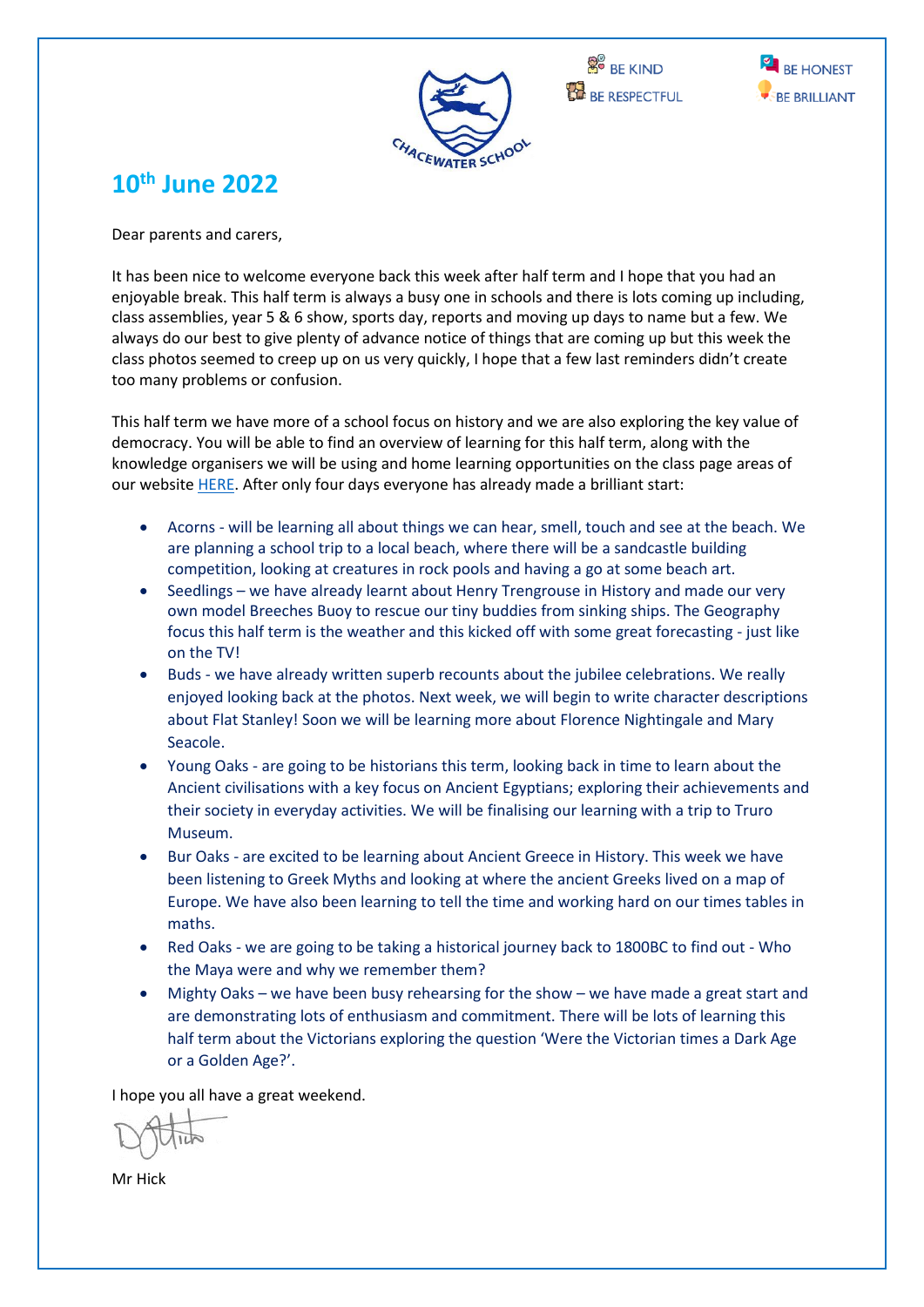#### Year 5/6 Show

Rehearsals are now busily underway and the school is awash with song and dance. Mrs James is hoping that you may be help us with the following props:

- a sturdy high back chair with arms (not too big or heavy)
- long pieces of coloured fabric that I can cut or sew
- gold fabric
- plastic jewels

If you are able to help then please let Mrs James know.



We are aware that this date could clash with some pre-arranged meetings with parents and Miss Cookson for our new September starters. If this does impact on you then please do let us know and we will be happy to arrange the appointment.

#### Sports Day

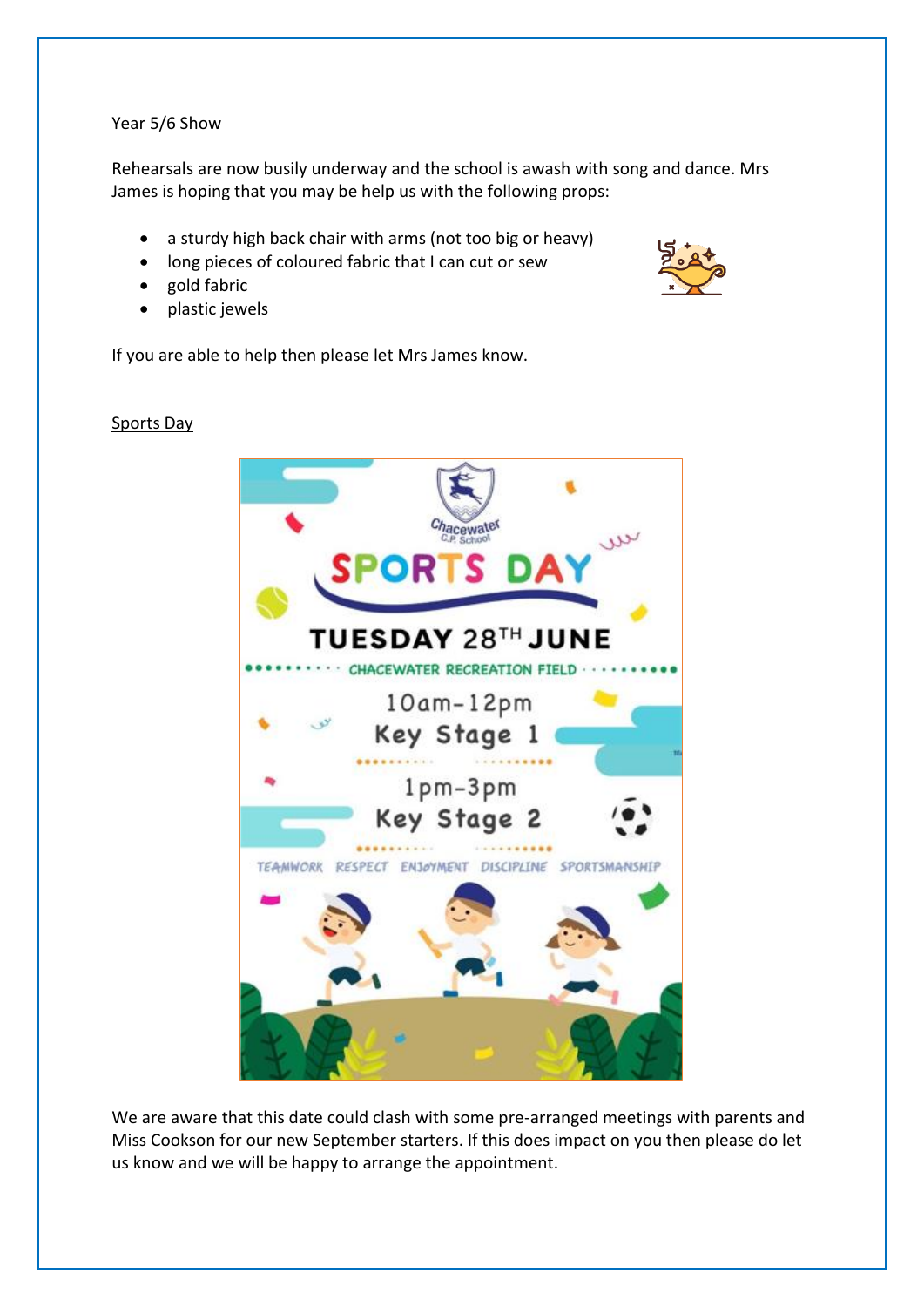#### **Head Lice**

We have noticed that there have been some head lice in the school, particularly in EYFS and key stage 1. You can find some detail on our website [HERE](https://www.chacewater.cornwall.sch.uk/web/headlice_guidance/380127) about how to best treat these.



### Y6 School Camp (15<sup>th</sup> June - 17<sup>th</sup> June)

We are really looking forward to this. Following our meeting this week we have shared all of the details; the presentation has also been emailed. Please remember that the drop off and pick up point will be Kerley Hill.

- Depart 9.15am on Wednesday 15<sup>th</sup> June.
- Return approx.  $3.30$ pm on Friday  $17<sup>th</sup>$  June.

| <b>Dates For Your Diary</b> |                                                                              |  |
|-----------------------------|------------------------------------------------------------------------------|--|
| 13.6.22                     | <b>Year 4 Multiplication Check Week</b>                                      |  |
| $15.6.22 - 17.6.22$         | Year 6 Camp                                                                  |  |
| 21.6.22                     | <b>Acorns Beach Trip</b>                                                     |  |
| 27.6.22 & 28.6.22           | <b>New EYFS parent meetings</b>                                              |  |
| 28.6.22                     | Sports Day (key stage 1 in the morning and key stage 2 in the<br>afternoon). |  |
| 1.7.22                      | <b>EYFS Open Classroom and parent meeting</b>                                |  |
| $5.6.22 - 6.6.22$           | Moving up and transition days                                                |  |
| 8.6.22                      | PTA Summer Fayre (from 2pm)                                                  |  |
| 13.7.22                     | <b>Y4 Class Assembly</b>                                                     |  |
| 14.7.22                     | <b>Y3 Class Assembly</b>                                                     |  |
| 15.7.22                     | <b>Leavers Disco</b>                                                         |  |
| 21.7.22                     | Y5/6 End of year show                                                        |  |
| 22.7.22                     | Leavers assembly                                                             |  |
| 22.7.22                     | <b>End of Summer Term</b>                                                    |  |